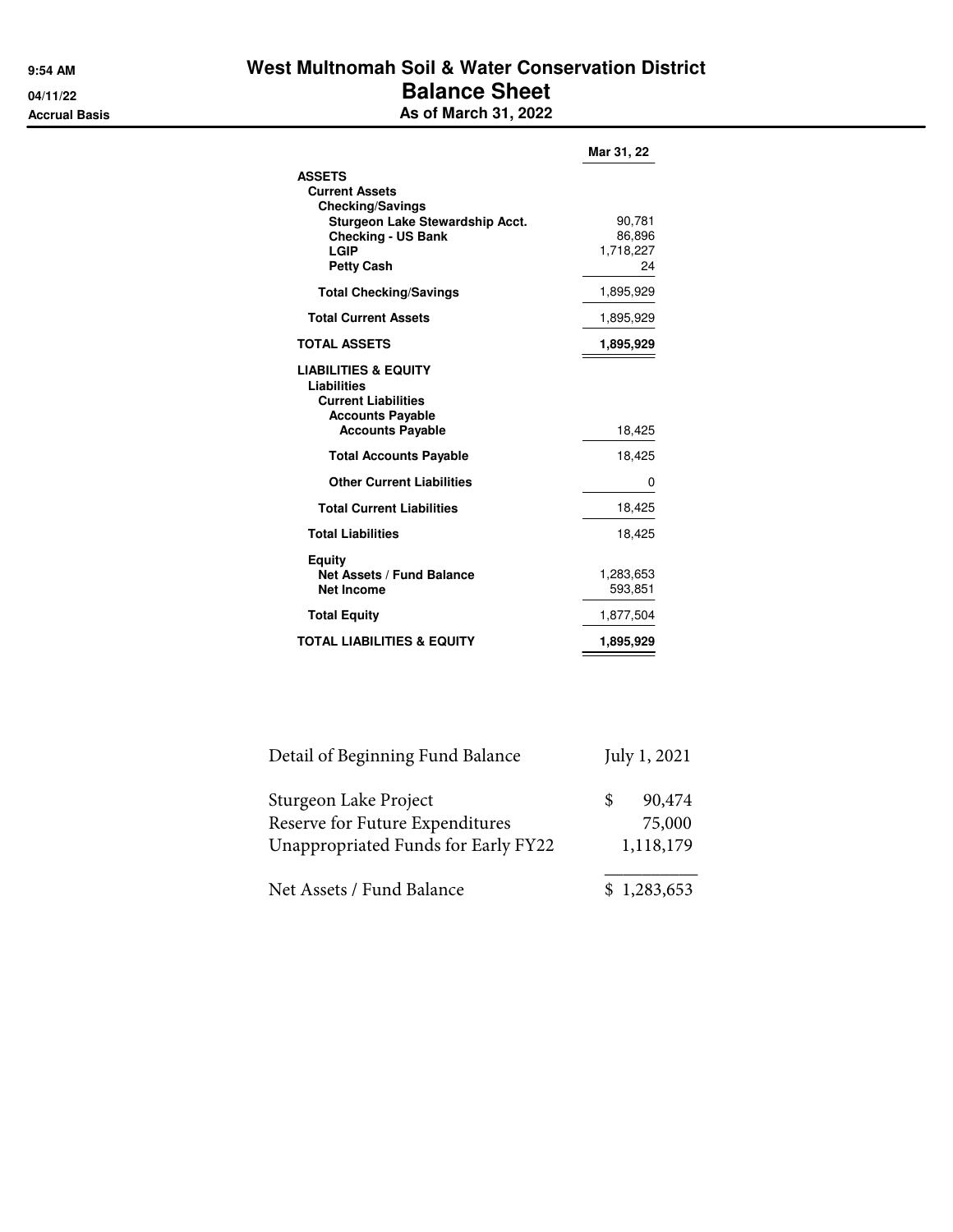## **9:59 AM West Multnomah Soil & Water Conservation District**

**04/11/22 Budget Performance Report**

| <b>Accrual Basis</b>                                                      |                   | <b>March 2022</b> |                     |                     |                    |                       |                    |
|---------------------------------------------------------------------------|-------------------|-------------------|---------------------|---------------------|--------------------|-----------------------|--------------------|
|                                                                           | <b>Mar 22</b>     | <b>Budget</b>     | \$ Over Bud         | Jul '21 - Ma        | <b>YTD Budget</b>  | \$ Over Bud           | Annual Bud         |
| <b>Ordinary Income/Expense</b>                                            |                   |                   |                     |                     |                    |                       |                    |
| Income<br><b>RESOURCES RECEIVED</b>                                       |                   |                   |                     |                     |                    |                       |                    |
| Grants<br><b>Federal Funding</b>                                          | 0                 | 0                 | 0                   | 30,000              | 30,000             | $\mathbf 0$           | 48,750             |
| <b>State Funding</b><br><b>Oregon Dept of Agriculture</b>                 | 15,384            | 15,384            | 0                   | 72,523              | 72,523             | 1                     | 100,902            |
| <b>State Funding - Other</b>                                              | 0                 | 0                 | 0                   | 16,890              | 16,890             | 0                     | 50,107             |
| <b>Total State Funding</b>                                                | 15,384            | 15,384            | 0                   | 89,413              | 89,412             | $\mathbf{1}$          | 151,009            |
| Local / Regional Funding                                                  | 0                 | 0                 | 0                   | 0                   | 0                  | 0                     | 30,000             |
| <b>Total Grants</b>                                                       | 15,384            | 15,384            | 0                   | 119,413             | 119,412            | $\mathbf{1}$          | 229,759            |
| Miscellaneous Income<br><b>Charges for Services</b>                       | 293               | 32                | 260                 | 10,037              | 10,012             | 25                    | 23,690             |
| Miscellaneous Income - Other                                              | 3,036             | 350               | 2,686               | 25,791              | 3,150              | 22,641                | 4,200              |
| <b>Total Miscellaneous Income</b>                                         | 3,328             | 382               | 2,946               | 35,828              | 13,162             | 22,665                | 27,890             |
| Prior Years' Property Tax Rev.                                            |                   |                   |                     |                     |                    |                       |                    |
| PY Prop Tax Rev - Columbia Cntv<br>Prior Years' Property Tax Rev. - Other | 0<br>1,439        | 0<br>1,127        | 0<br>312            | 27<br>15,893        | 28<br>20,215       | (1)<br>(4, 322)       | 28<br>43,906       |
| Total Prior Years' Property Tax Rev.                                      | 1,439             | 1,127             | 312                 | 15,921              | 20,243             | (4, 323)              | 43,934             |
| <b>Interest Income</b>                                                    |                   |                   |                     |                     |                    |                       |                    |
| Sturgeon Lake Stewardship Acct.<br>Interest Income - Other                | 40<br>762         | 40<br>545         | 0<br>217            | 360<br>5,138        | 360<br>4,905       | 0<br>233              | 480<br>7,020       |
| <b>Total Interest Income</b>                                              | 802               | 585               | 217                 | 5,498               | 5,265              | 233                   | 7,500              |
| <b>Property Tax Revenue</b>                                               |                   |                   |                     |                     |                    |                       |                    |
| <b>Multnomah County</b><br><b>Washington County</b>                       | 44,707<br>0       | 45,000<br>0       | (293)<br>0          | 1,828,545<br>10,716 | 1,659,000<br>9,240 | 169,545<br>1,476      | 1,702,000<br>9,240 |
| <b>Columbia County</b>                                                    | 15                | 10                | 5                   | 761                 | 730                | 31                    | 760                |
| <b>Total Property Tax Revenue</b>                                         | 44,722            | 45,010            | (288)               | 1,840,023           | 1,668,970          | 171,053               | 1,712,000          |
| <b>Total RESOURCES RECEIVED</b>                                           | 65,674            | 62,487            | 3,186               | 2,016,682           | 1,827,053          | 189,629               | 2,021,083          |
| <b>Total Income</b>                                                       | 65,674            | 62,487            | 3,186               | 2,016,682           | 1,827,053          | 189,629               | 2,021,083          |
| <b>Gross Profit</b>                                                       | 65,674            | 62,487            | 3,186               | 2,016,682           | 1,827,053          | 189,629               | 2,021,083          |
| <b>Expense</b><br><b>SUPPLIES/MATERIALS/SERVICES</b>                      |                   |                   |                     |                     |                    |                       |                    |
| <b>CONSERVATION PROGRAMS</b><br><b>Forestry Projects</b>                  | 7,528             | 5,000             | 2,528               | 37,819              | 30,000             | 7,819                 | 54,450             |
| <b>Rural Projects</b>                                                     |                   |                   |                     |                     |                    |                       |                    |
| <b>Sturgeon Lake</b><br><b>Rural Projects - Other</b>                     | 137<br>0          | 1,000<br>10,000   | (863)<br>(10,000)   | 8,578<br>39,847     | 16,000<br>58,000   | (7, 422)<br>(18, 153) | 19,500<br>123,400  |
| <b>Total Rural Projects</b>                                               | 137               | 11,000            | (10, 863)           | 48,425              | 74,000             | (25, 575)             | 142,900            |
| <b>Urban Projects</b><br><b>Invasive Weed Control (EDRR)</b>              | 847<br>268        | 2,000<br>2,000    | (1, 153)<br>(1,732) | 10,469<br>8,608     | 18,000<br>18,000   | (7,531)<br>(9,392)    | 35,450<br>88,300   |
| <b>Total CONSERVATION PROGRAMS</b>                                        | 8,780             | 20,000            | (11,220)            | 105,322             | 140,000            | (34, 678)             | 321,100            |
| <b>EDUCATION AND PARTNER FUNDING</b>                                      |                   |                   |                     |                     |                    |                       |                    |
| <b>School &amp; Community Programs</b><br><b>Partner Support</b>          | 0<br>71,500       | 500<br>70,500     | (500)<br>1,000      | 15,658<br>155,208   | 4,500<br>154,500   | 11,158<br>708         | 10,500<br>159,500  |
| <b>Total EDUCATION AND PARTNER FUNDING</b>                                | 71,500            | 71,000            | 500                 | 170,866             | 159,000            | 11,866                | 170,000            |
| <b>COMMUNICATIONS AND OUTREACH</b>                                        |                   |                   |                     |                     |                    |                       |                    |
| <b>DEI Outreach &amp; Translation</b><br>Long Range Business Plan Update  | 0<br>0            | 0<br>0            | 0<br>0              | 0<br>2,744          | 0<br>2,500         | 0<br>244              | 2,500<br>4,000     |
| <b>Event Expenses</b><br><b>Printing/Production/Signage</b>               | $\mathbf 0$<br>33 | 100<br>50         | (100)<br>(17)       | 914<br>924          | 1,050<br>1,350     | (136)<br>(426)        | 12,100<br>12,000   |
| <b>Postage and Delivery</b>                                               | 46                | 50                | (4)                 | 570                 | 500                | 70                    | 1,500              |
| <b>Creative Services</b>                                                  | 0                 | 0                 | 0                   | 3,723               | 3,000              | 723                   | 3,000              |
| Media/Adv/Mrkt/Website<br>Sponsor/Support Commun. Orgs                    | 0<br>0            | 150<br>100        | (150)<br>(100)      | 1,281<br>1,000      | 1,350<br>900       | (69)<br>100           | 2,180<br>3,500     |
| <b>Website Redesign Services</b>                                          | 10                | 0                 | 10                  | 10                  | 0                  | 10                    | 35,000             |
| <b>Total COMMUNICATIONS AND OUTREACH</b>                                  | 89                | 450               | (362)               | 11,166              | 10,650             | 516                   | 75,780             |